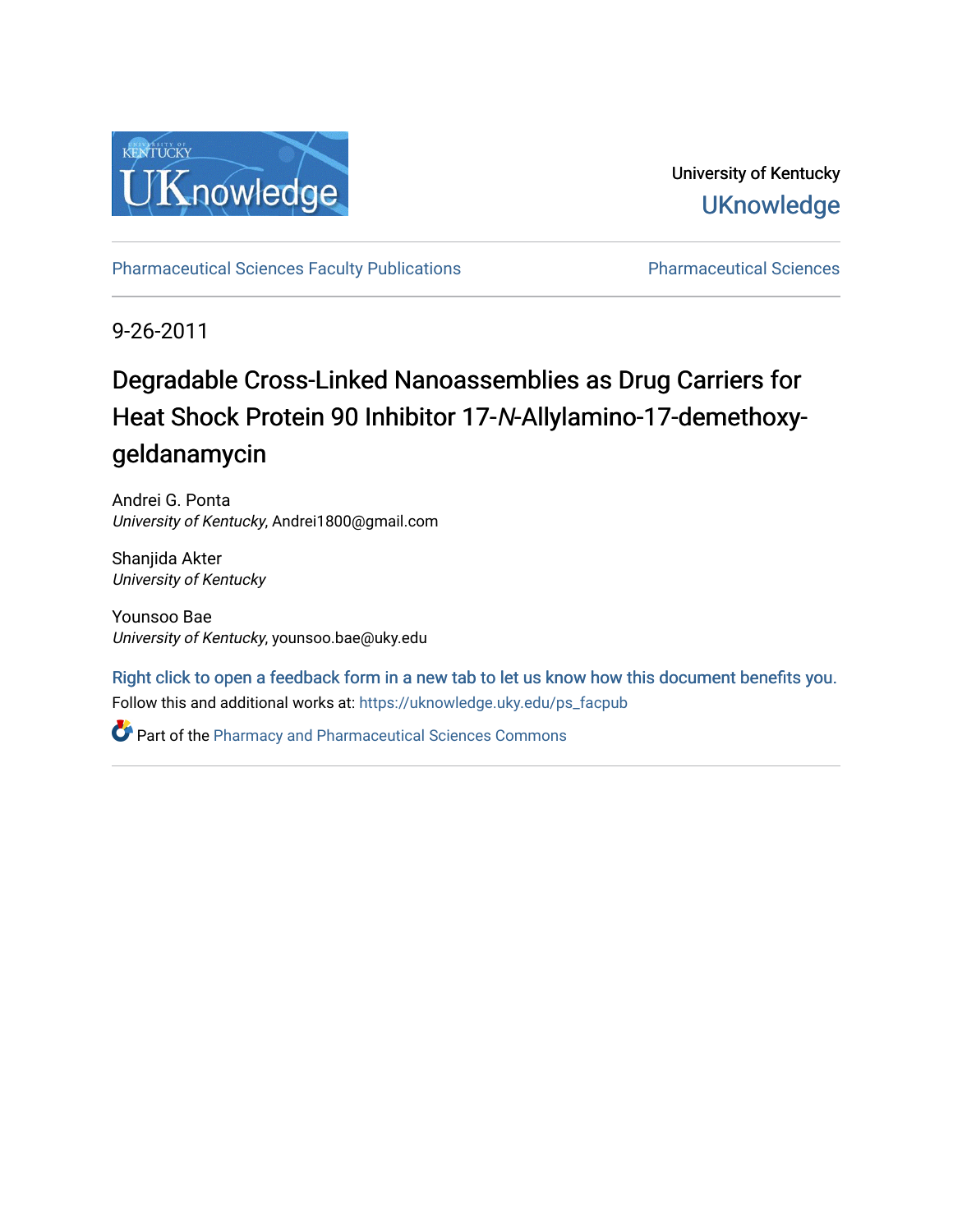# Degradable Cross-Linked Nanoassemblies as Drug Carriers for Heat Shock Protein 90 Inhibitor 17-N-Allylamino-17-demethoxy-geldanamycin

Digital Object Identifier (DOI) http://dx.doi.org/10.3390/ph4101281

# Notes/Citation Information

Published in Pharmaceuticals, v. 4, no. 10, p. 1281-1292.

This is an open access article distributed under the [Creative Commons Attribution License](http://creativecommons.org/licenses/by/3.0/) which permits unrestricted use, distribution, and reproduction in any medium, provided the original work is properly cited.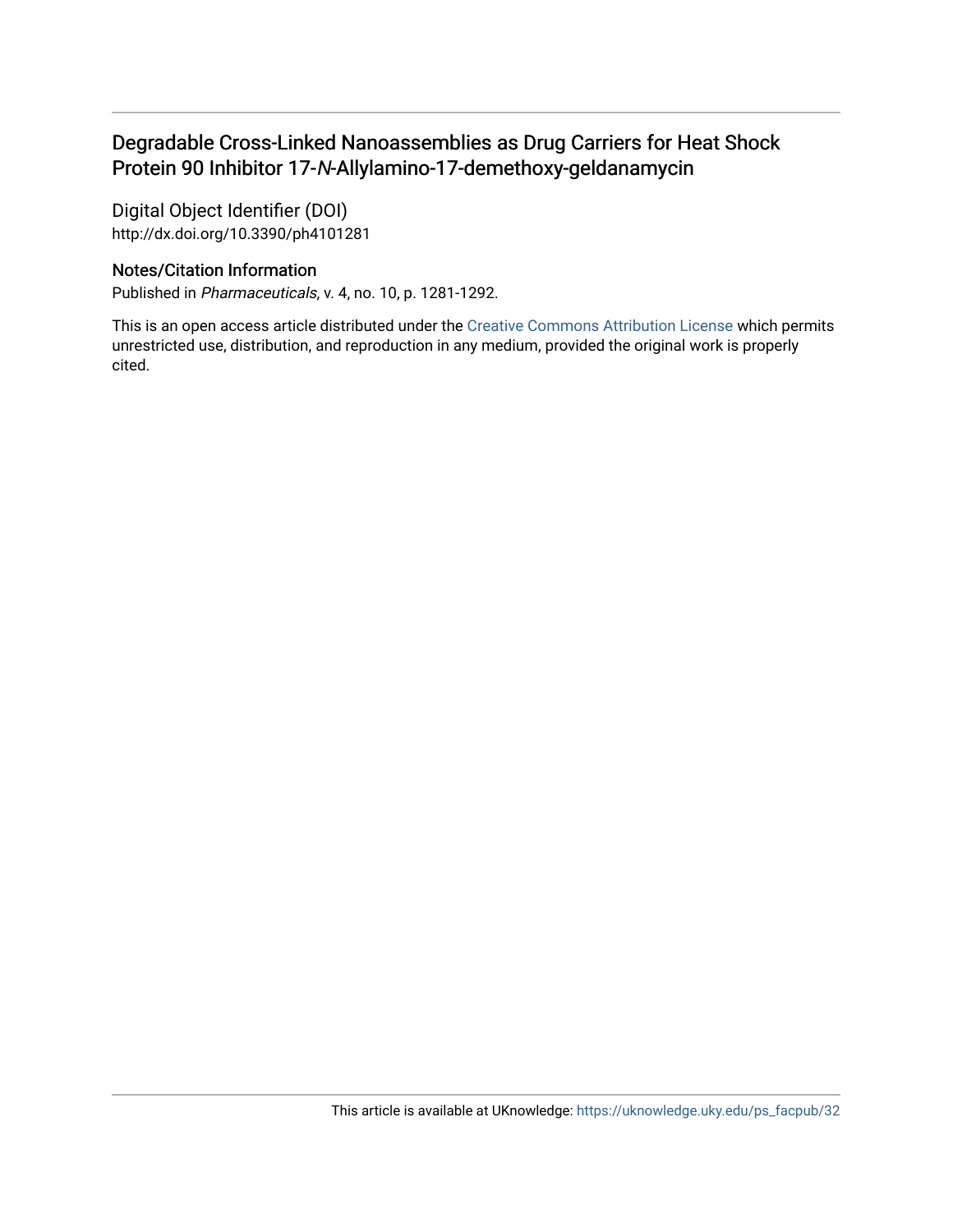*Pharmaceuticals*  **ISSN 1424-8247**  www.mdpi.com/journal/pharmaceuticals **OPEN ACCESS**

*Article* 

# **Degradable Cross-Linked Nanoassemblies as Drug Carriers for Heat Shock Protein 90 Inhibitor 17-***N***-Allylamino-17-demethoxygeldanamycin**

**Andrei Ponta, Shanjida Akter and Younsoo Bae \*** 

Department of Pharmaceutical Sciences, College of Pharmacy, University of Kentucky, 789 South Limestone, Lexington, KY 40536-0596, USA

\* Author to whom correspondence should be addressed; E-Mail: younsoo.bae@uky.edu; Tel.: +1-859-323-6649; Fax: +1-859-257-7564.

*Received: 8 August 2011; in revised form: 7 September 2011 / Accepted: 19 September 2011 / Published: 26 September 2011* 

**Abstract:** Cross-linked nanoassemblies (CNAs) with a degradable core were prepared for sustained release of 17-N-allylamino-17-demethoxygeldanamycin (17-AAG), a potent inhibitor of heat shock protein 90 (HSP90). The particle size of CNAs ranged between 100 and 250 nm, which changed depending on the cross-linking yields and drug entrapment method. CNAs with a 1% cross-linking yield entrapped 17-AAG in aqueous solutions, yet degraded in 3 hrs. CNAs entrapped 5.2 weight% of 17-AAG as the cross-linking yield increased to 10%, retaining more than 80% of particles for 24 hrs. CNAs with drugs entrapped after the cross-linking reactions were 100 nm and remained stable in both pH 7.4 and 5.0, corresponding to the physiological, tumoral, and intracellular environments. Drug was completely released from CNAs in 48 hrs, which would potentially maximize drug delivery and release efficiency within tumor tissues. Drug release patterns were not negatively affected by changing the cross-linking yields of CNAs. CNAs entrapping 17-AAG suppressed the growth of human non-small cell lung cancer A549 cells as equally effective as free drugs. The results demonstrated that CNAs would be a promising formulation that can be used in aqueous solutions for controlled delivery and release of 17-AAG.

**Keywords:** drug delivery; controlled drug release; nanoassemblies; heat shock protein 90; cancer chemotherapy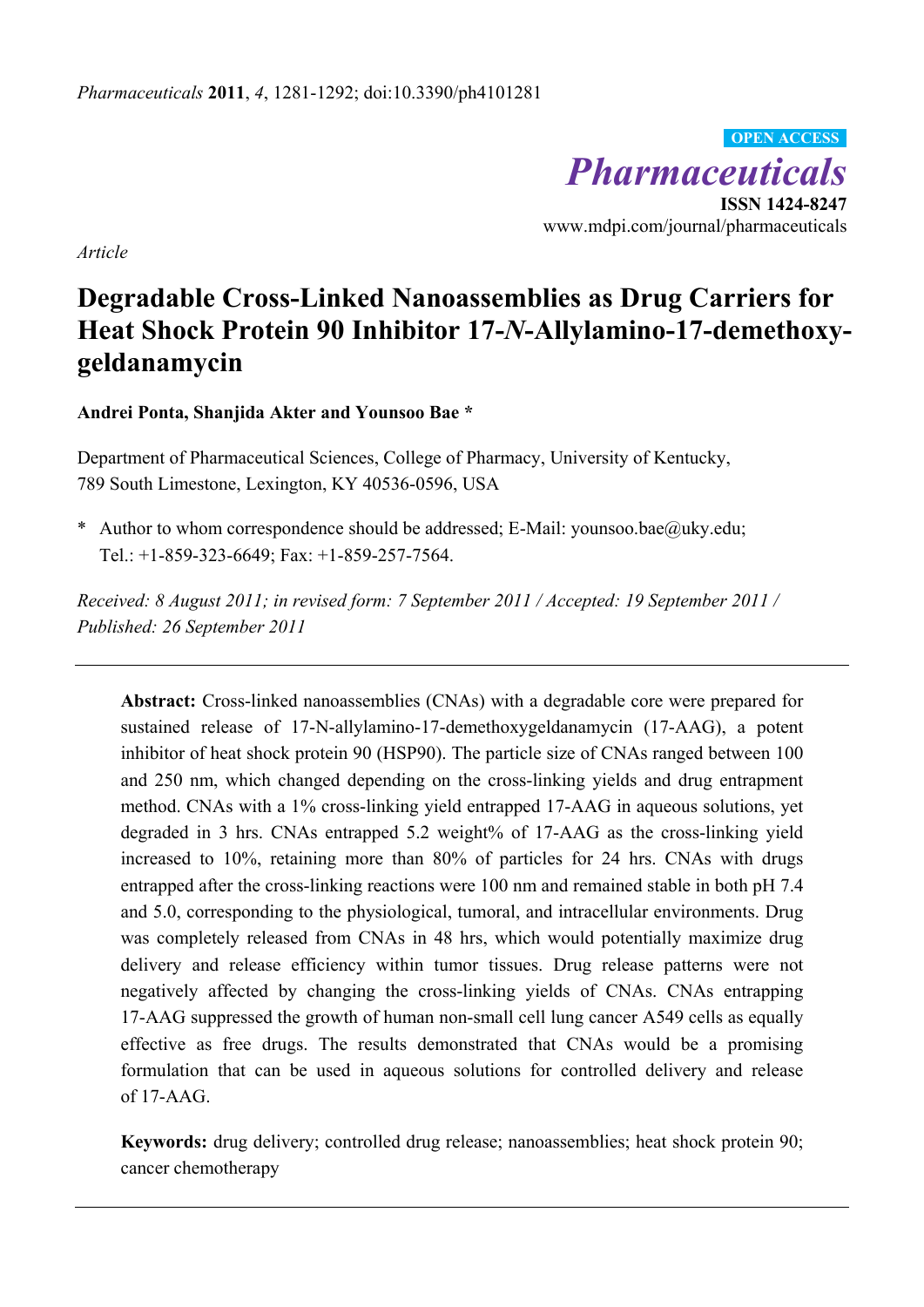# **1. Introduction**

A heat shock protein (HSP) is a molecular chaperone that refolds damaged proteins in the cell [1,2]. Protein refolding is responsible for cell survival under stressed conditions, and most cancer cells take advantage of the HSP-mediated cell protection machinery by overexpressing HSPs [3]. HSPs are involved in refolding more than 300 types of proteins, often called client proteins [4], which include not only essential proteins used for the cellular signaling cascade but also all six hallmarks of cancer (self-sufficient growth, insensitivity to anti-growth, tissue invasion, limitless reproduction, sustained angiogenesis, and apoptosis evasion).

HSPs work in the cell as complexes, and different family members are involved [5,6]. Among HSPs, 90 kDa HSP (HSP90) plays an important role in regulating the complex formation and subsequent biological action [7]. In an effort to stop HSP functions selectively in cancer cells, a large number of HSP90 inhibitors have been developed. 17-N-Allylamino-17-demethoxygeldanamycin (17-AAG) is one of the promising HSP90 inhibitors, derivatized from a benzoquinone ansamycin antibiotic geldanamycin [8]. 17-AAG is effective in the low nanomolar concentration range in suppressing cancer cell growth. It is less toxic than geldanamycin, a chemotherapeutic agent that failed preclinical trials due to serious hepatotoxicity [9]. Low water-solubility and poor bioavailability are two major issues that limit clinical applications of 17-AAG [10].

Drug delivery systems using nanoparticles (nanoparticulate drug delivery) have drawn attention in recent years as technology that improves water-solubility, tumor preferential accumulation, and controlled release of anticancer drugs [11-13]. Most anticancer drugs are highly toxic and hardly soluble in aqueous solutions. Solubilizers, such as DMSO, Cremophor EL and other surfactants, are frequently used to prepare drug formulations, yet these formulations often cause adverse effects in cancer patients (skin reactions, headache, nausea, vomiting, diarrhea, and allergic reactions) [14].

Polymer micelles are one of the most promising drug carriers used for nanoparticulate drug delivery. They are being tested in multiple clinical trials in several countries [15,16]. We have been developing multifunctional polymer micelles to enhance therapeutic efficacy and reduce toxicity of various therapeutic agents [17-23]. Polymer micelles are nanoscale particles (< 200 nm) comprising a hydrophobic core enveloped by a hydrophilic shell. The hydrophobic core acts as a nano compartment for drug loading while the hydrophilic shell improves the particle solubility and prevents protein adsorption that triggers the immune response in the body. Our previous studies demonstrated that polymer micelles carried anticancer drugs to tumor tissues preferentially, reducing toxicity in animal tumor models [19]. Polymer micelles appeared to be a versatile platform for geldanamycin analogues alone and in combination with other anticancer drugs [22]. Chemical conjugation between drug molecules was used in these studies to prevent burst drug release and to fine tune the overall drug release patterns by using degradable linkers such as ester and hydrazone bonds [23,24]. In comparison to other cancer drugs, 17-AAG has no functional groups that can be used for chemical conjugation to drug carriers without altering its biological activity (Figure 1). In this study, therefore, we prepared a cross-linked nanoassembly (CNA) that has a degradable core in which 17-AAG can be physically entrapped and preserved stably in aqueous solutions for a prolonged time period. This novel approach is expected to deliver 17-AAG to tumor tissues efficiently without complicated synthesis of drug analogues for chemical conjugation.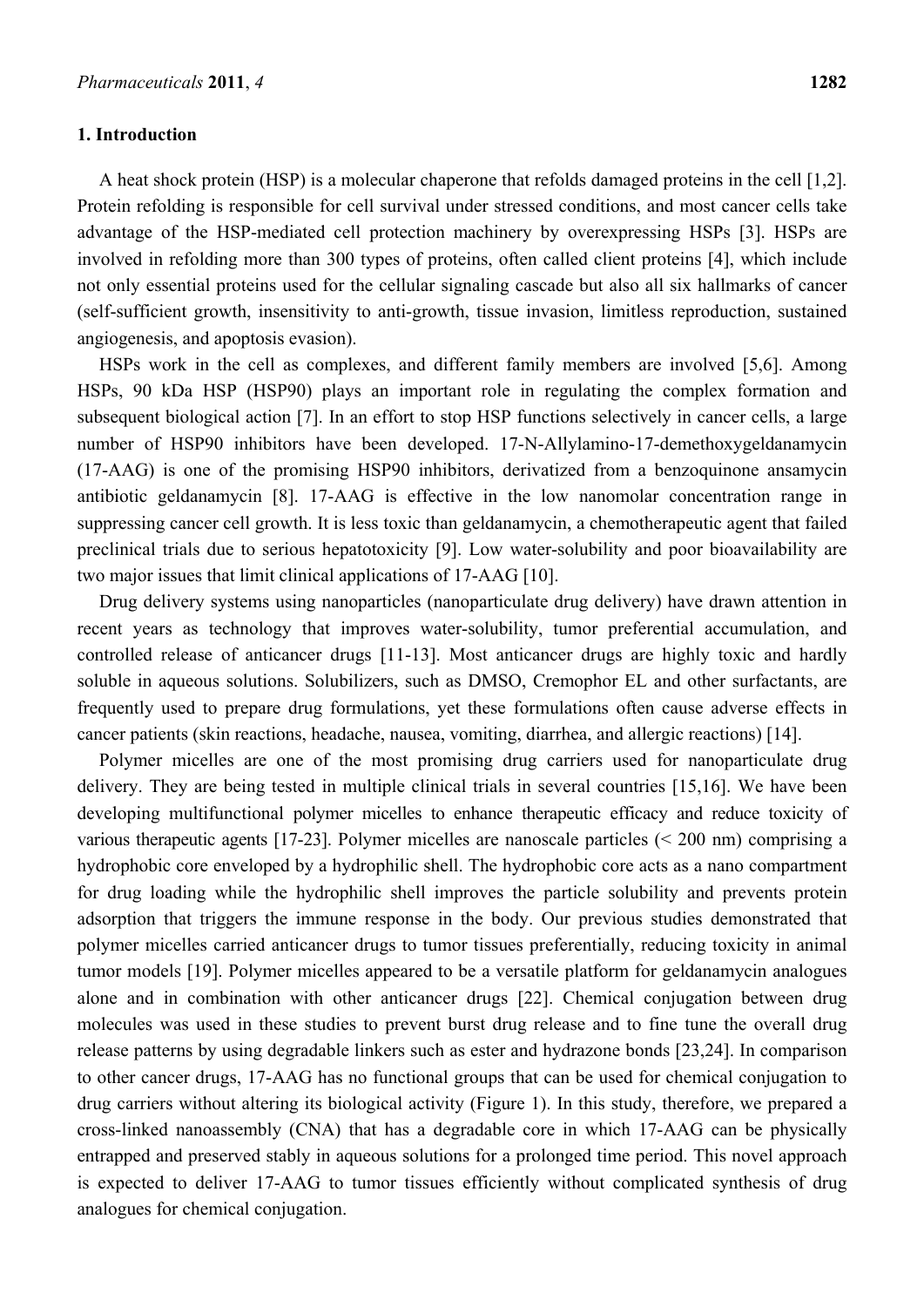

**Figure 1.** Preparation of CNAs entrapping 17-AAG.

CNAs were previously shown to improve particle stability and entrap drug effectively without changing the particle properties before and after drug entrapment [25]. We prepared CNAs for 17-AAG by cross-linking water soluble poly(ethylene glycol)-poly(aspartate hydrazide) block copolymers with undecanedione, introducing degradable hydrazone cross-linkers (Scheme 1). Drugs were entrapped in the CNAs with different cross-linking ratios during and after the cross-linking reactions. This article reports nanoparticulate properties of CNAs entrapping 17-AAG, which provide a better understanding of this novel drug delivery formulation for its further development in pre-clinical and clinical development.

# **2. Experimental Section**

# *2.1. Chemicals and Cell-Line*

α-Methoxy-ω-amino poly(ethylene glycol) (PEG, MW = 5,000) was purchased from NOF Corporation (Tokyo, Japan). Anhydrous tetrahydrofuran, anhydrous hexane, anhydrous dimethylsulfoxide (DMSO), anhydrous hydrazine, benzene, anhydrous ethyl ether, L-aspartic acid β-benzyl ester, triphosgene, and 3,9-undecadione were purchased from Sigma-Aldrich Inc. (St. Louis, MO, USA). Regenerated cellulose dialysis bags with 6-8,000 molecular weight cut off (MWCO), Slide-A-Lyzer ® dialysis cassettes with 10,000 MWCO, acetate buffer solution, and phosphate buffer solution were purchased from Fisher Scientific (Pittsburg, PA, USA). 17-(Allylamino)-17 demethoxygeldanamycin (17-AAG) was purchased from LC Laboratories (Woburn, MA, USA). The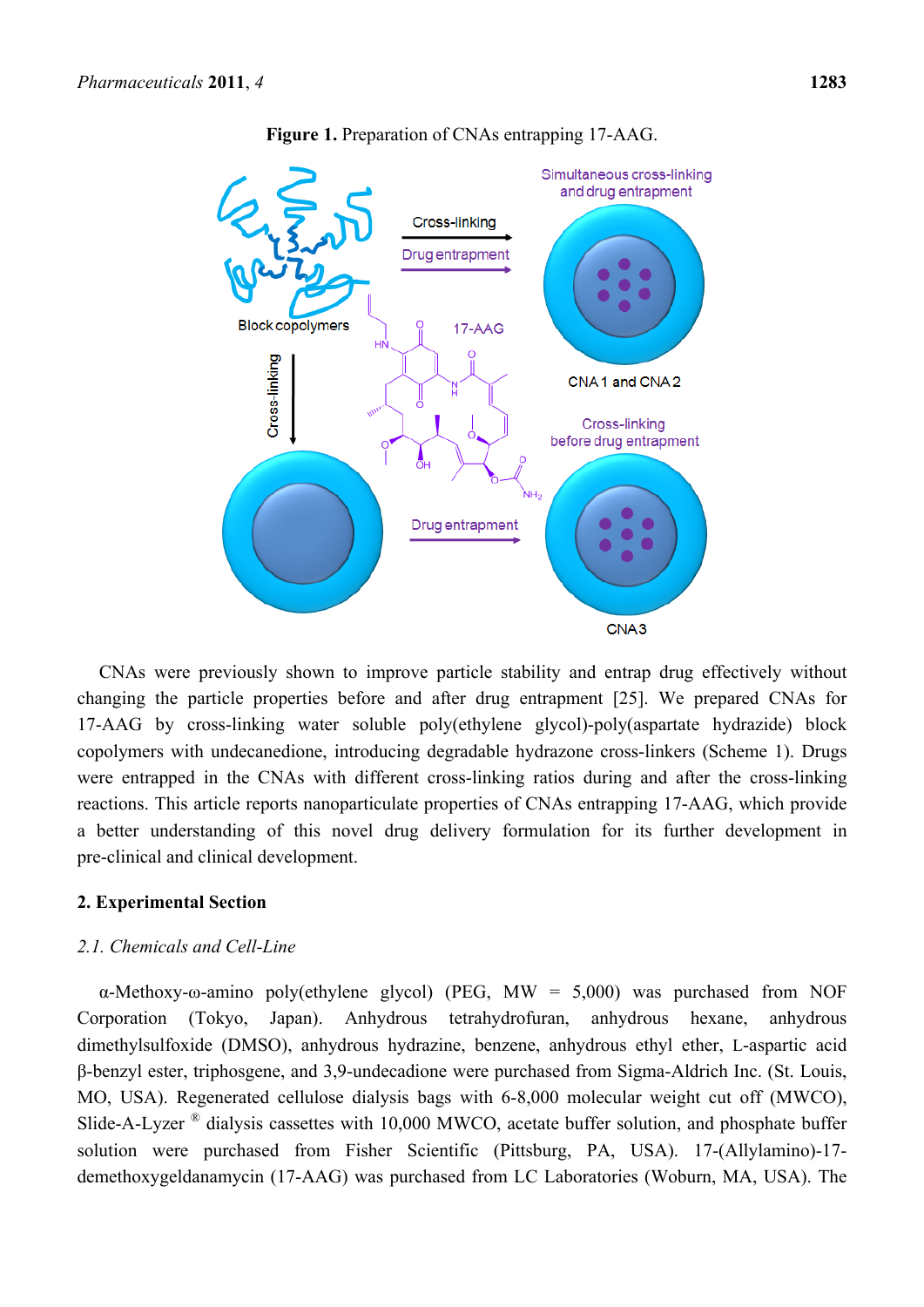lung cancer cell line A549, and F12K media were purchased from ATCC (Manassas, VA, USA). Fetal bovine serum (FBS) was purchased from Atlanta Biological (Atlanta, GA, USA).

#### *2.2. Cross-Linked Nanoassembly Synthesis*

Poly(ethylene glycol)-poly(aspartate hydrazide) [PEG-p(Asp-Hyd)] block copolymers were synthesized as reported previously [18,23] (Scheme 1). Briefly, L-aspartic acid β-benzyl ester was reacted with triphosgene to prepare N-carboxyanhydride (NCA) monomers, which were subsequently polymerized by using PEG as a macroinitiator. Synthesized PEG-poly(β-benzyl L-aspartate) block copolymers were reacted with anhydrous hydrazine to introduce hydrazide groups. Activated block copolymers were purified by ether precipitation, and freeze-dried to collect PEG-p(Asp-Hyd) block copolymers comprising of 5 kDa PEG and 33 repeating units of aspartic acid. Nanoassemblies (CNAs) were subsequently prepared by reacting PEG-p(Asp-Hyd) and 3,9-undeca-dione in DMSO at 50 mg/mL. The reaction was allowed to proceed for two days at 37 °C. The cross-linking degree was aimed at 1 and 10% by adjusting the molar ratios between hydrazide groups of PEG-p(Asp-Hyd) and ketone groups of 3,9-undecanedione CNAs were purified and collected. Samples of CNAs with 10% cross-linking were kept for separately for characterization. Remaining CNAs were used for drug entrapment as described below.



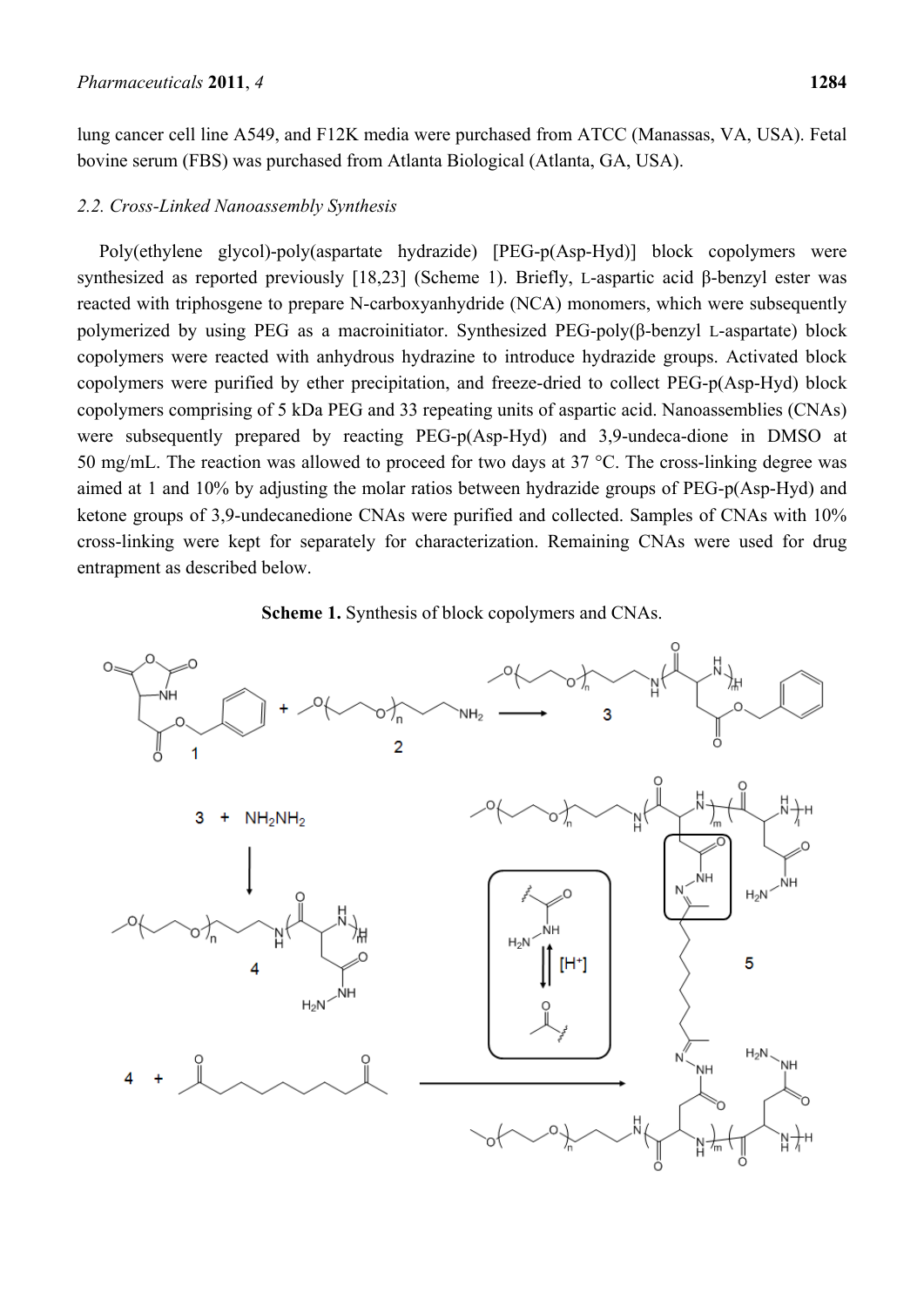#### *2.3. Drug Entrapment*

Drug was entrapped in CNAs by two methods. One was to entrap drugs while conducting the block copolymer cross-linking reactions. The other method was to prepare CNAs first and allow the CNAs to absorb drug later. For simultaneous drug entrapment, PEG-p(Asp-Hyd) (200 mg, 21.5 µM) and 17-AAG (50 mg, 85.5 µM) were dissolved in DMSO at 50 mg/mL in a scintillation vial. Undecanedione was separately dissolved in DMSO, and subsequently added to the block copolymer drug mixture. The amount of undecadione was adjusted according to the cross-linking yields (1 or 10%). The reaction was allowed to proceed for two days at  $37 \text{ °C}$ . The final DMSO solution was diluted using deionized (DI) water in preparation for filtration using a 0.22 µM filter. Immediately after filtration, products were dialyzed for six hours, against DI water using a regenerated cellulose membrane (MWCO 6-8,000). Replacing water frequently led to the removal of free 17-AAG, DMSO, and undecadione. The drug-loaded CNAs were collected after freeze drying from water. CNAs entrapping drugs after cross-linking reactions were prepared by mixing the CNAs and 17-AAG in DMSO. The mixture was kept at 37 °C for two days. The solutions were filtered (0.22  $\mu$ m) and dialyzed (MWCO 6-8,000). Products were collected by freeze-drying. Drug loading was determined using a SpectraMax M5 (Molecular Devices, Sunnyvale, CA, USA), equipped with SoftMaxPro software. 17-AAG was quantified at 336 nm.

# *2.4. Particle Stability Test*

Particle stability of CNAs was tested at pH 7.4 and 5.0 over 48 h periods (0, 1, 3, 6, 24, and 48 hrs). CNAs (2 mg/mL) were dissolved in acetate buffer solution (pH 5.0, 10 mM) or phosphate buffer solution (pH 7.4, 10 mM). Particle size and intensity were observed by a Zetasizer Nano-ZS (Malvern, Worcestershire, UK) equipped with He-Ne laser (4 mW, 633 nm) light source configured with 173° light scattering angle.

#### *2.5. Drug Release Experiments*

CNA solutions were prepared by dissolving the freeze-dried CNA powders in aqueous solutions at pH 7.4 and 5.0. An initial sample was taken from the solution for the zero hour time point. The remaining CNA solution was split into two equivalent parts and place into Slide-A-Lyzer ® (Thermo Scientific, Rockford, IL, USA) dialysis cassettes (MWCO =  $10,000$ ). The cassettes were in turn placed in 4.0 L of 10 mM buffer solutions. Temperature was maintained at a constant 37 °C. At specific intervals (1, 3, 6, 24, and 48 hrs), 150 µL of sample solution was removed from the dialysis cassettes for UV-Vis analysis. Each drug release experiment was repeated three times.

# *2.6. Cytotoxicity Assays*

The human non-small cell lung cancer cell line A549 was used to determine the cytotoxicity of 17-AAG alone as well as the CNA formulations. Sample stock solutions were prepared at a concentration of 10 mM with respect to 17-AAG, as confirmed by UV-Vis analysis. Serial dilutions were then prepared with the lowest concentration 10 nM. A549 cells were seeded in a 96 well plate (5,000 cells/well) in 100 µL of F12K media containing 10% FBS. After 24 h, the media were removed,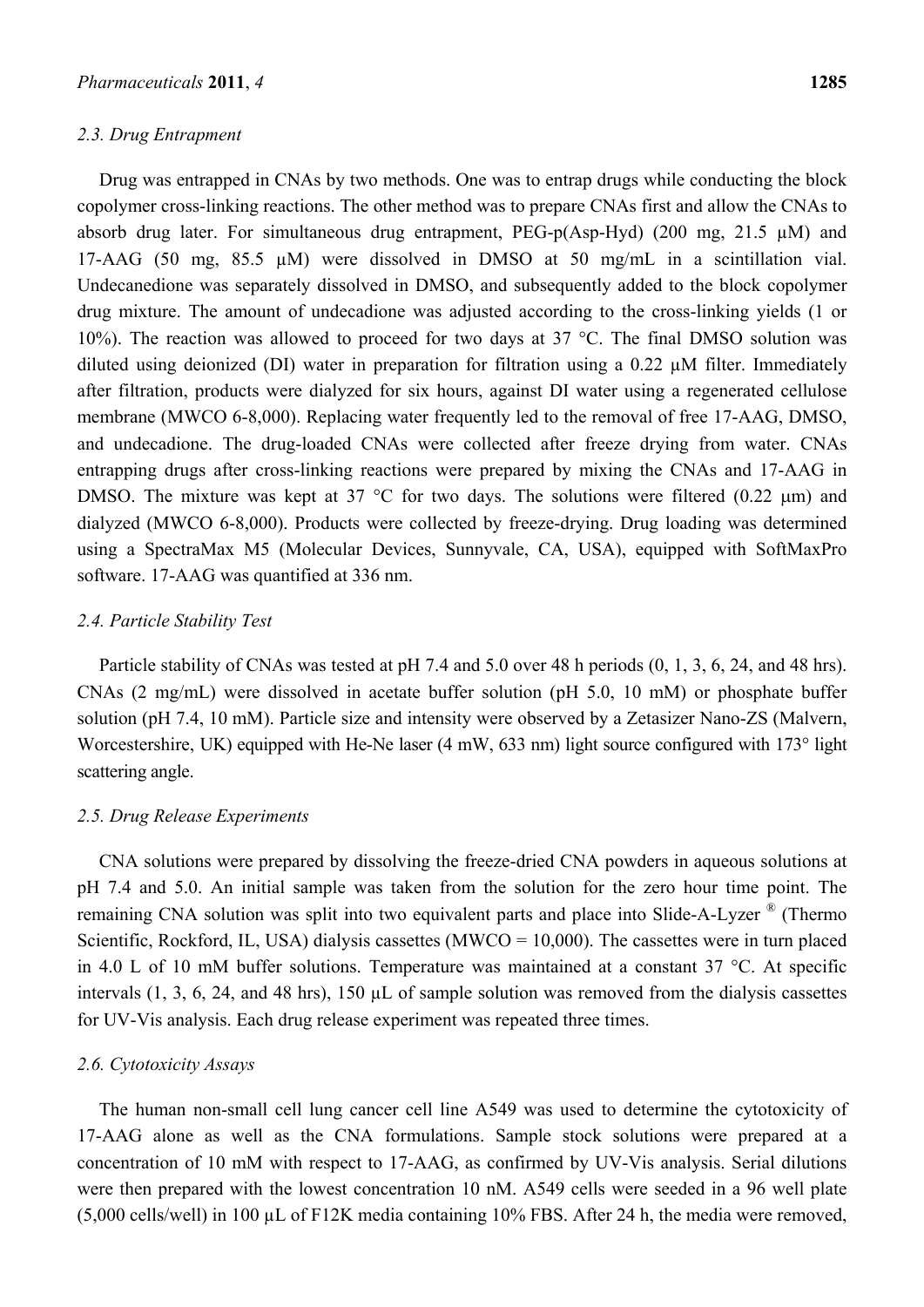and replaced with drug containing media with a maximum DMSO content of 1%. Cells were kept at 37 °C and 5%  $CO<sub>2</sub>$  for 72 hours. Cell viability was assessed using a resazurin assay that indicates mitochondrial metabolic activity in live cells. 10 μL of a 1 mM resazurin solution in PBS was added to the vehicle- and drug-treated cells at the end of the treatment period. Cell viability was determined three hours later by reading the fluorescence at 560 nm (Ex)/590 nm (Em). The fluorescence signals were quantified using a Spectramax M5 plate reader (Molecular Devices) equipped with a SoftMaxPro software. Cytotoxicity was determined by calculating the half maximal inhibitory concentration (IC50) of each sample with Prism software.

# *2.7. Statistics*

Each experiment was performed in at least triplicates. Data were recorded as average  $\pm$  standard deviation. Microsoft Excel (2007) and Prism software were used for data analysis.

#### **3. Results and Discussion**

# *3.1. Block Copolymer and CNA Synthesis*

The synthesis process of PEG-p(Asp-Hyd) is shown in Scheme 1. Ring opening polymerization of NCA produced PEG-poly(β-benzyl L-aspartate) [PEG-PBLA] block copolymers. Products contained 33 BLA repeating units, which was determined by  ${}^{1}$ H-NMR. This was achieved by comparing the peak areas from PEG (3.5 ppm) and benzyl groups (7.2 ppm). The benzyl groups were completely replaced with hydrazide groups following the aminolysis reaction between PEG-PBLA and hydrazine. The purity of PEG-p(Asp-Hyd) was confirmed as we previously reported [23]. CNAs were prepared by reacting PEG-p(Asp-Hyd) and undecadione. Hydrazide groups on the block copolymers formed an acid-labile hydrazone bond with undecadione. No additional chemicals were used during the cross-linking reaction. Aimed cross-linking degree was adjusted by controlling the amount of undecadione used in the reaction.  ${}^{1}H$ -NMR was used to confirm the insertion of undecanedione. However, potential side-reactions, such as partial conjugation of undecadione and cross-linking within the same block copolymer chain, could not be identified completely in this study.

#### *3.2. Particle Size and Drug Entrapment*

Table 1 summarizes the particle size and drug entrapment yields of all CNAs prepared in this study. CNAs with 1% cross-linking had an average particle size of 177.6 nm. The particle size distribution of CNAs with 1% cross-linking (CNA 1) was broad, but no distinctive populations of particles were observed. The particle size of CNAs increased to 183.5 nm as the core cross-linking yield became 10% (CNA 2). CNA 2 showed a narrow particle size distribution. Higher cross-linking yields seem to be more effective to tether PEG-p(Asp-Hyd) chains without affecting the particle size. CNA1 entrapped 5.2 wt% of 17-AAG. The drug entrapment yield was increased for CNA 2 to 15.7 wt%. CNA 2 entrapped three times more drugs compared to CNA 1 although th e particle size remained the same. The drug entrapment method changed the particle size of CNAs. CNAs to which drugs were entrapped after cross-linking (CNA 3) were smaller than CNA 2. The particle size of CNA 3 was 109.4 nm, which was two-fold smaller than that of CNA 2 where drugs were entrapped during cross-linking.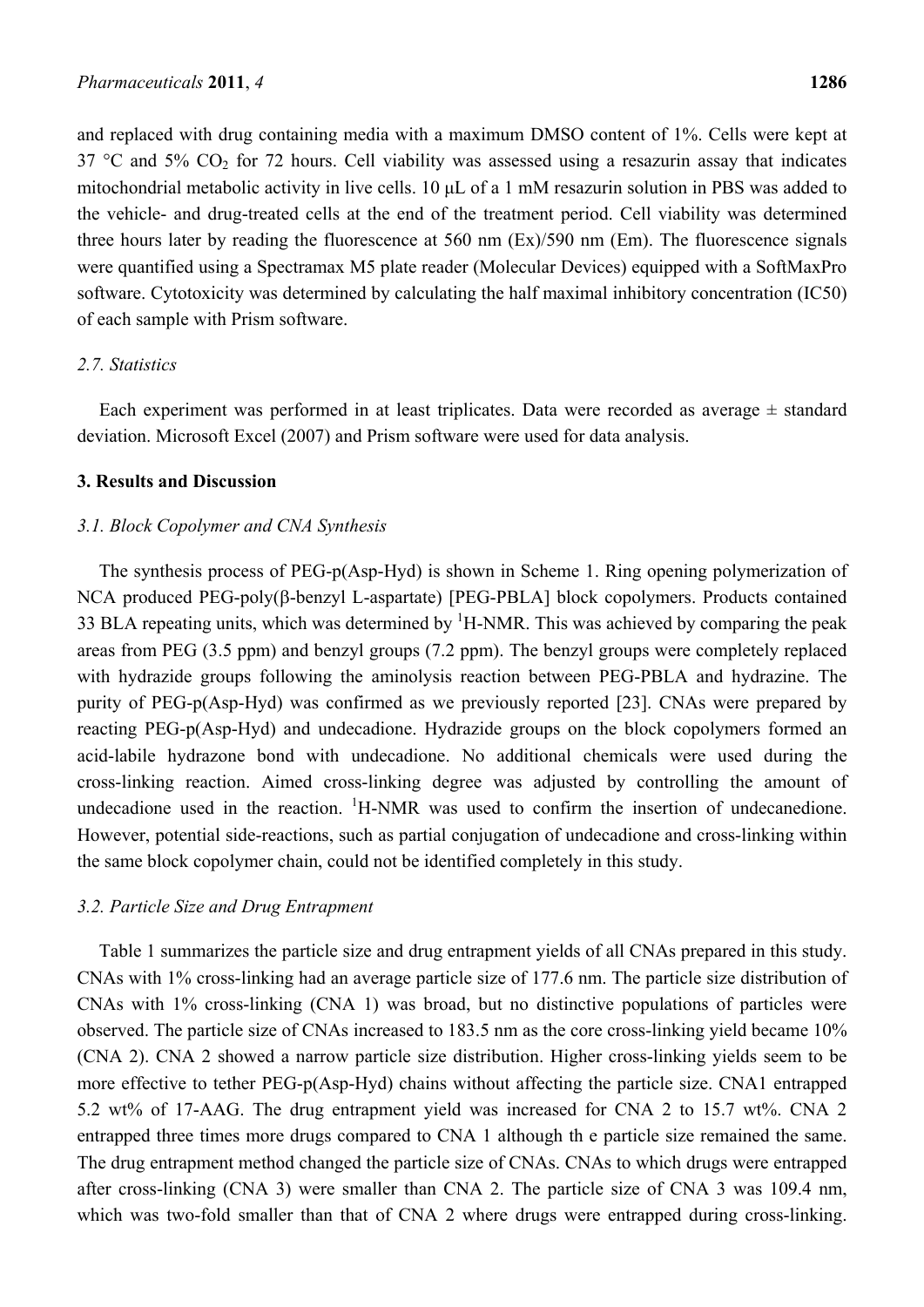Entrapping drugs in CNA 3 achieved 14.1 wt% drug loading, which was comparable with the drug entrapment yield in CNA 2. Blank CNAs with 10% cross-linking had a particle size of 29.4 nm with a narrow particle size distribution. After drug loading, CNA particle size, irrespective of the cross-linking degree, increased to more than 100 nm. These results suggest that the core of CNAs can still swell even at the 10% cross-linking yield during drug entrapment.

| <b>CNA</b>       | Particle Size (nm) |                  |                     |
|------------------|--------------------|------------------|---------------------|
|                  | pH 7.4             | pH 5.0           | Drug Loading (wt %) |
| CNA 1            | $177.6 \pm 94.5$   | $177.4 \pm 98.4$ | 5.4                 |
| CNA <sub>2</sub> | $183.5 \pm 3.7$    | $170.6 \pm 5.6$  | 149                 |
| CNA 3            | $109.4 \pm 3.3$    | $98.3 \pm 15.5$  | 14 1                |

**Table 1.** Characterization of CNAs entrapping 17-AAG.

# *3.3. Particle Stability*

Particle stability of CNAs was characterized at pH 7.4 and 5.0, which correspond to the physiological condition (pH 7.4) and the acidic *in vivo* environments such as tumor tissues (pH 6.5) and lysosomes  $(5 < pH < 6.5)$ . CNAs without 17-AAG maintained a particle size of about 30 nm irrespective of pHs. Particle size remained relatively unchanged over a 48 h period in both pH 7.4 and 5.0 (Figure 2). It is noticeable that only CNA3 showed a slight change in particle size in different pHs.



**Figure 2.** Time-dependent changes in particle sizes and light scattering intensity of CNAs.

Light scattering intensity was also observed in order to ensure that particles did not degrade over time. Interestingly, at pH 7.4 70% of the initial light scattering was observed after 3 h, but this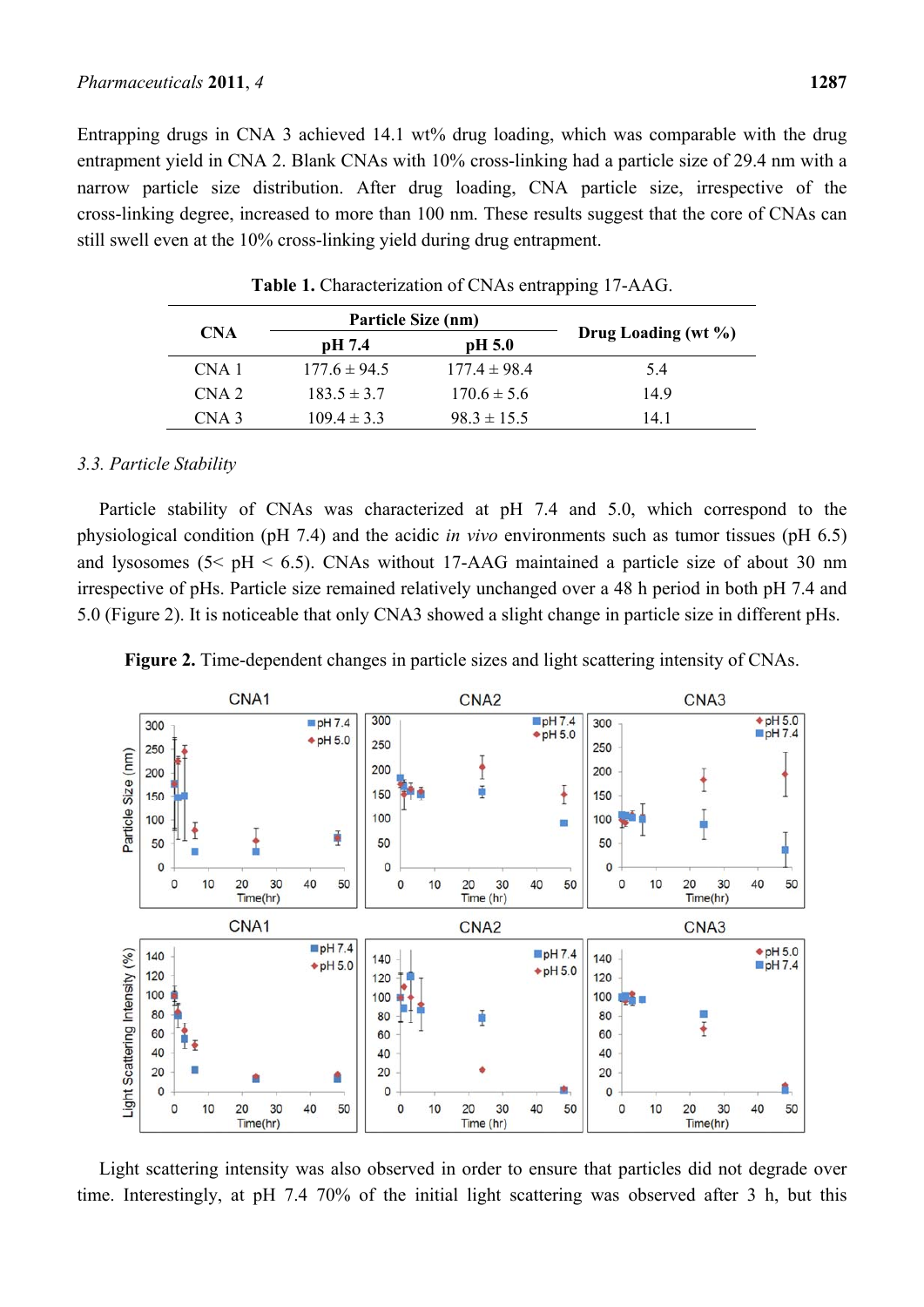intensity was maintained until the 48 h time point. At pH 5.0, only 20% of the initial light scattering intensity was lost during the duration of the experiment. It was apparent that CNAs remained present after a 48 h period, at both pH 5.0 and 7.4. The initial particle size of drug loaded CNAs was similar at both pH 7.4 and 5.0, indicating that CNAs can remain stable in the blood and tumor tissues following intravenous injections. CNA 1 degraded rapidly, and only 20% of initial light scattering intensity was observed after 3 hrs. CNA 2 improved the particle stability, retaining more than 80% of light scattering intensity at a constant particle size. Degradation of CNA 2 was accelerated at pH 5.0, while the CNAs remained stable at pH 7.4 up to 24 hrs. When drugs were entrapped in CNAs after cross-linking, particle stability was improved at pH 5.0 as well as 7.4, retaining more than 60% of CNA 3 in the acidic environment. All CNAs degraded completely over 48 h at pH 7.4 and 5.0. These results demonstrate that drug entrapment after preparing empty CNAs is effective to prepare stable CNAs that can preserve drug molecules in physiological and acidic tumor environments for prolonged time.

#### *3.4. Drug Release Experiments*

Figure 3 shows drug release patterns from CNAs incubated at pH 7.4 and 5.0. CNA 1 released more than 80% of 17-AAG in 6 hrs. The cross-linking yields did not slow down the drug release from CNAs. CNA 2 and CNA 3 with 10% cross-linking yields) showed a similar drug release pattern in comparison to CNA 1 (1% cross-linking). The drug entrapment method did not change the drug release patterns, neither accelerating nor slowing down drug release at pH 7.4 and 5.0. Particle stability and drug release patterns were inconsistent, because CNA 2 and 3 that remained stable for 24 hrs released drugs as quickly as CNA 1 that degraded in 3 hrs. It is surmised that the cross-linked core of CNAs is leaky enough even at a 10% cross-linking yield for 17-AAG to diffuse through the core easily while the drug molecules strongly interact with the core-forming segment of PEG-p(Asp-Hyd). It must be noted that the sampling at 24 h and 48 h, which both yielded near complete drug release from all CNAs, did not provide further insight in understanding the kinetics of drug release, although the time points in Figures 2 and 3 were matched for drug release and particle stability studies. The release data for free 17-AAG would be also necessary to validate our findings more accurately as suggested by other research groups [26]. However, our attempts were unsuccessful to determine accurate concentrations of free 17-AAG in a dialysis bag due to drug precipitation. Further studies are necessary to elucidate how 17-AAG molecules are present in the core of CNAs.

#### *3.5. Cytotoxicity Assays*

Biological activity of drug-entrapped CNAs was tested in A549 cell lines, using free 17-AAG in DMSO as a positive control. CNA 2 and 3 had  $IC_{50}$  values of 342 nM and 196 nM, respectively, following sample exposure to A549 for 72 hrs (Figure 4).

CNA 1 had an  $IC_{50}$  of 400 nM, indicating that cross-linking degree does not affect the activity of 17-AAG. Free 17-AAG showed an  $IC_{50}$  value of 284 nM under the sample conditions. A one-way ANOVA revealed that there was no statistical significance among the  $IC_{50}$  values of free drug and drug-entrapped CNAs.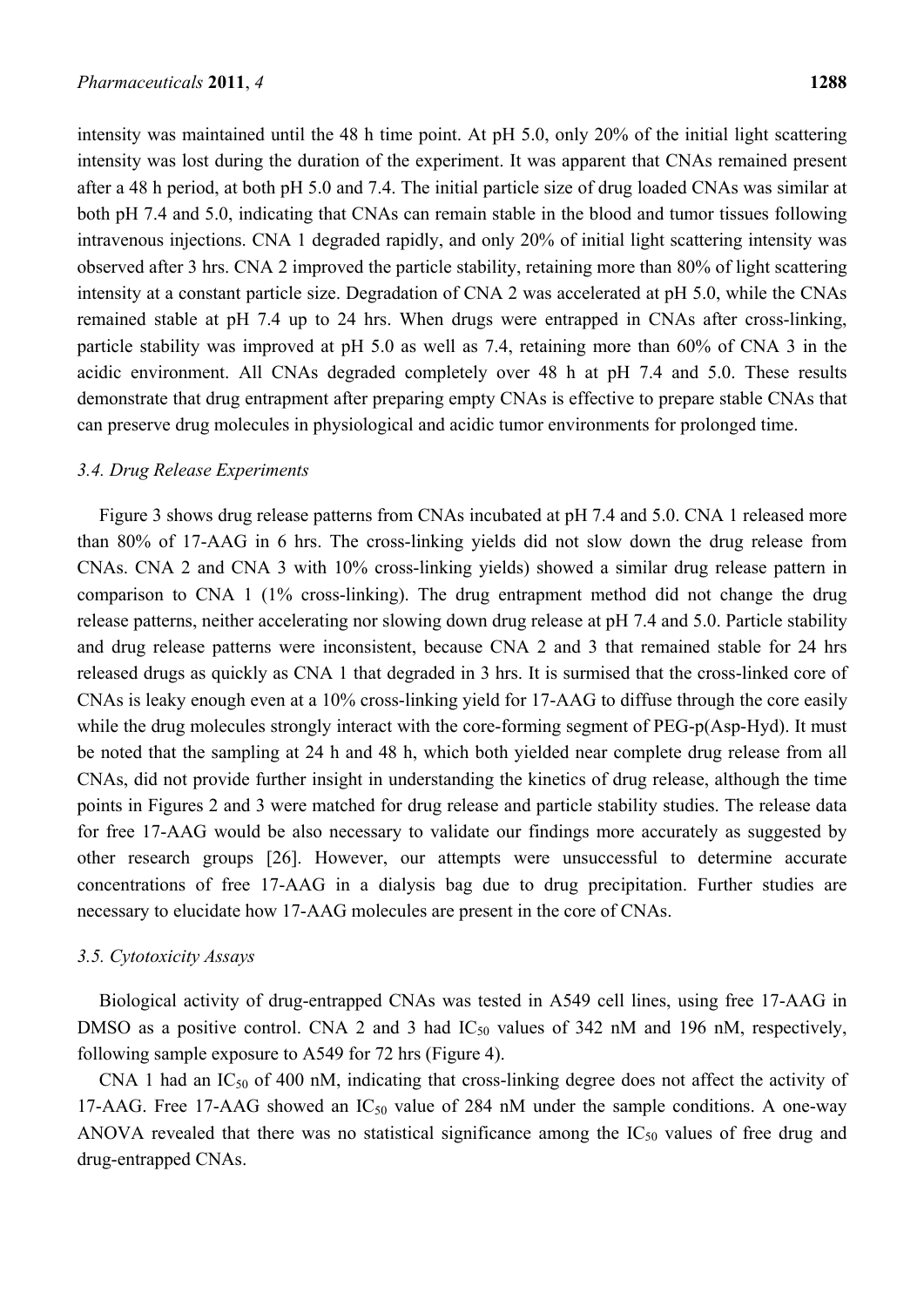

**Figure 3.** Drug release patterns of CNAs entrapping 17-AAG.





Interestingly, CNAs with drugs entrapped after cross-linking induced cytostatic effects on the cells, and more than 30% cells were still alive even at 100 μM (Figure 5). Other drug-entrapped CNAs and free 17-AAG caused complete cell death at 100 μM, although the overall viability curves looked similar up to 10 μM. These results suggest that CNA formulations can be used to change biological efficacy of 17-AAG, although further investigation is necessary.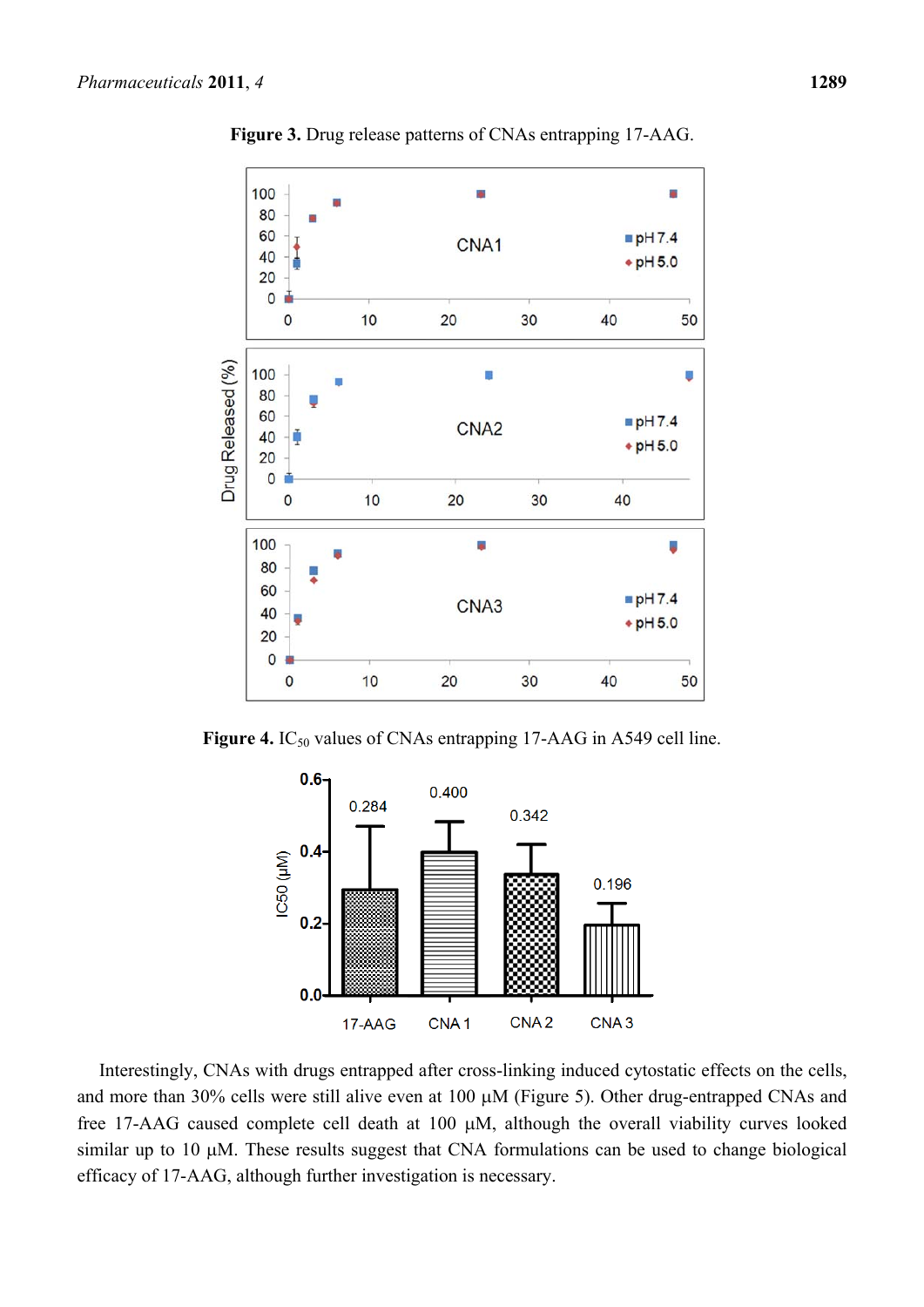

**Figure 5.** Viability curves of A549 cells exposed to CNAs entrapping 17-AAG.

# **4. Conclusions**

In this study, degradable CNAs were prepared as a delivery carrier for 17-AAG. The cross-linking yield and drug entrapment method were tested to prepare drug-entrapped CNAs with structural uniformity, particle stability, and drug release patterns relevant to clinical applications. CNAs showed high drug entrapment yields  $(5.2~15.7 \text{ wt\%})$  and complete drug releases in 48 hrs. CNAs had narrow particle size distribution as the cross-linking yield increased from 1 to 10%. The 10% cross-linking yield appeared to stabilize CNAs without affecting the drug release patterns at pH 7.4 and 5.0. CNAs with drugs entrapped after cross-linking of the core were stable, and more than 60% of CNAs preserved drugs in aqueous solutions at 37 °C for 24 hrs. CNAs released 17-AAG in an active form to cause cell growth inhibition in cancer cells at the drug concentration similar to that of free drugs. Cancer cells showed differential cellular response (cytotoxic and cytostatic) to CNAs depending on the drug entrapment method. Therefore, CNAs are expected to provide an efficient and convenient nanoscale drug delivery vehicle for 17-AAG and other hydrophobic drugs that have issues such as low water solubility, poor bioavailability, and limited drug accumulation in tumors.

# **Acknowledgements**

This research is supported by the Kentucky Lung Cancer Research Program.

# **References**

- 1. Chiosis, G.; Neckers, L. Tumor selectivity of hsp90 inhibitors: The explanation remains elusive. *ACS Chem. Biol.* **2006**, *1*, 279-284.
- 2. Ferrarini, M.; Heltai, S.; Zocchi, M.R.; Rugarli, C. Unusual expression and localization of heat-shock proteins in human tumor-cells. *Int. J. Cancer* **1992**, *51*, 613-619.
- 3. Young, J.C.; Moarefi, I.; Hartl, F.U. Hsp90: A specialized but essential protein-folding tool. *J. Cell Biol.* **2001**, *154*, 267-273.
- 4. Hanahan, D.; Olson, P.; Lu, J.; Zhang, H.; Shai, A.; Chun, M.G.; Wang, Y.C.; Libutti, S.K.; Nakakura, E.K.; Golub, T.R. Microrna dynamics in the stages of tumorigenesis correlate with hallmark capabilities of cancer. *Genes Dev.* **2009**, *23*, 2152-2165.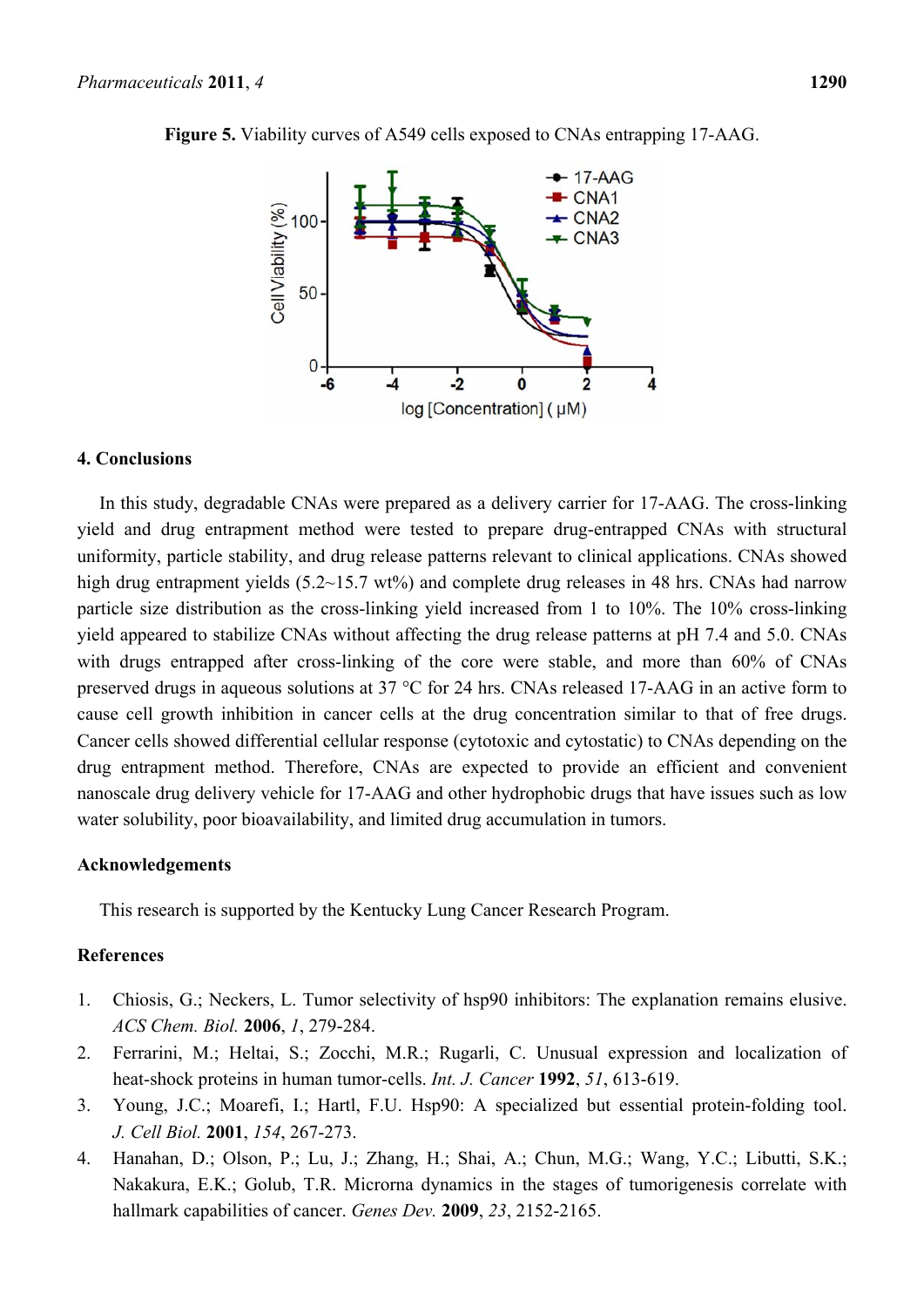- 5. Neckers, L.; Xu, W.P. Targeting the molecular chaperone heat shock protein 90 provides a multifaceted effect on diverse cell signaling pathways of cancer cells. *Clin. Cancer Res.* **2007**, *13*, 1625-1629.
- 6. Goetz, M.P.; Toft, D.O.; Ames, M.M.; Erlichman, C. The hsp90 chaperone complex as a novel target for cancer therapy. *Ann. Oncol.* **2003**, *14*, 1169-1176.
- 7. Whitesell, L.; Beliakoff, J. Hsp90: An emerging target for breast cancer therapy. *Anticancer Drugs* **2004**, *15*, 651-662.
- 8. Burrows, F.J.; Kamal, A.; Thao, L.; Sensintaffar, J.; Zhang, L.; Boehm, M.F.; Fritz, L.C. A high-affinity conformation of hsp90 confers tumour selectivity on hsp90 inhibitors. *Nature*  **2003**, *425*, 407-410.
- 9. Supko, J.G.; Lu, H.; Jimeno, J.M.; Grant, W.; Faircloth, G.T. Preclinical pharmacology studies with the marine natural product kahalalide f. *Clin. Cancer Res.* **1999**, *5*, 3792s-3792s.
- 10. Younes, A.; Copeland, A.R.; Romaguera, J.; Fayad, L.; Fanale, M.; Faria, S.D.; Medeiros, L.J.; Ivy, S.P. Clinical and biologic activity of the heat shock protein-90 (hsp-90) inhibitor 17-aag in patients with relapsed lymphoma. *Blood* **2009**, *114*, 1441-1441.
- 11. Duncan, R.; Ringsdorf, H.; Satchi-Fainaro, R. Polymer therapeutics-polymers as drugs, drug and protein conjugates and gene delivery systems: Past, present and future opportunities. *J. Drug Target.* **2006**, *14*, 337-341.
- 12. Torchilin, V. Tumor delivery of macromolecular drugs based on the epr effect. *Adv. Drug Deliv. Rev.* **2011**, *63*, 131-135.
- 13. Delcea, M.; Möhwald, H.; Skirtach, A.G. Stimuli-responsive lbl capsules and nanoshells for drug delivery. *Adv. Drug Deliv. Rev.* **2011**, *63*, 730-747.
- 14. Lee, H.; Soo, P.L.; Liu, J.; Butler, M.; Allen, C. Polymeric micelles for formulation of anti-cancer drugs. *Nanotechnol. Cancer Ther.* **2007**, 317-355.
- 15. Bae, Y.; Kataoka, K. Intelligent polymeric micelles from functional poly(ethylene glycol) poly(amino acid) block copolymers. *Adv. Drug Deliv. Rev.* **2009**, *61*, 768-784.
- 16. Miyata, K.; Christie, R.J.; Kataoka, K. Polymeric micelles for nano-scale drug delivery. *React. Funct. Polym.* **2011**, *71*, 227-234.
- 17. Bae, Y.; Fukushima, S.; Harada, A.; Kataoka, K. Design of environment-sensitive supramolecular assemblies for intracellular drug delivery: Polymeric micelles that are responsive to intracellular ph change. *Angew. Chem. Int. Ed.* **2003**, *42*, 4640-4643.
- 18. Bae, Y.; Jang, W.-D.; Nishiyama, N.; Fukushima, S.; Kataoka, K. Multifunctional polymeric micelles with folate-mediated cancer cell targeting and ph-triggered drug releasing properties for active intracellular drug delivery. *Mol. BioSyst.* **2005**, *1*, 242-250.
- 19. Bae, Y.; Nishiyama, N.; Kataoka, K. *In vivo* antitumor activity of the folate-conjugated ph-sensitive polymeric micelle selectively releasing adriamycin in the intracellular acidic compartments. *Bioconjug. Chem.* **2007**, *18*, 1131-1139.
- 20. Kano, M.R.; Bae, Y.; Iwata, C.; Morishita, Y.; Yashiro, M.; Oka, M.; Fujii, T.; Komuro, A.; Kiyono, K.; Kaminishi, M.; *et al.* Improvement of cancer-targeting therapy, using nanocarriers for intractable solid tumors by inhibition of tgf-β signaling. *Proc. Natl. Acad. Sci. USA* **2007**, *104*, 3460-3465.